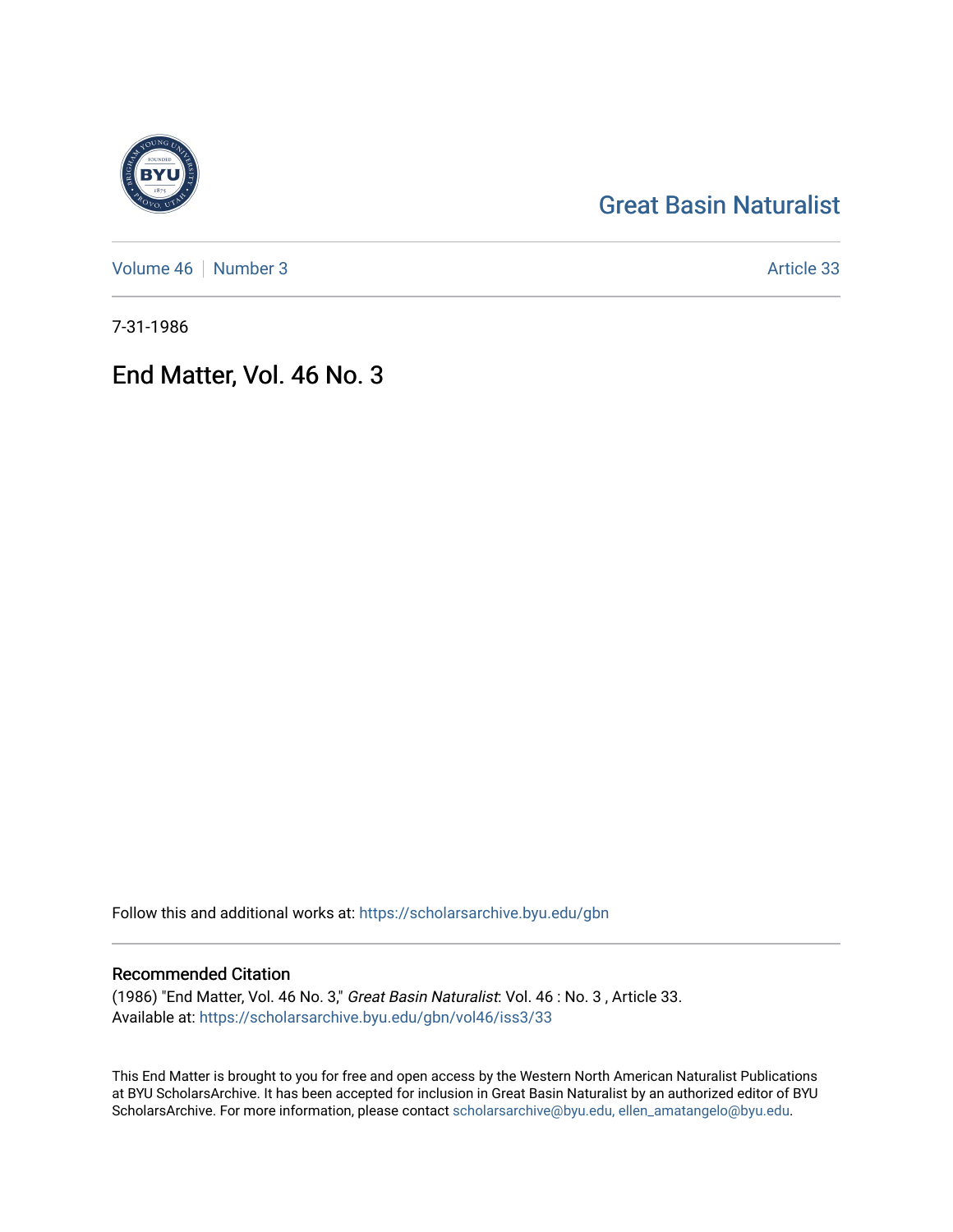#### NOTICE TO CONTRIBUTORS

Manuscripts intended for publication in the Great Basin Naturalist or Great Basin Naturalist Memoirs must meet the criteria outlined in paragraph one on the inside front cover. They should be directed to Brigham Young University, Stephen L. Wood, Editor, Great Basin Naturalist, 290 Life Science Museum, Provo, Utah 84602. Three copies of the manuscript are required. They should be typewritten, double spaced throughout on one side of the paper, with margins of at least one inch on all sides. Use a recent issue of either journal as a format, and the Council of Biology Editors Style Manual, Fourth Edition (AIBS 1978) in preparing the manuscript. An abstract, about 3 percent as long as the text, but not exceeding 200 words, written in accordance with Biological Abstracts guidelines, should precede the introductory paragraph of each article.

Authors may reduce their typesetting costs substantially (up to half) by sending a copy of their article on an IBM floppy disk in WordPerfect software along with the three hard copies mentioned above. Request instructions before sending disk.

All manuscripts receive a critical peer review by specialists in the subject area of the manuscript under consideration. Authors may recommend one or two reviewers for their article.

Accepted manuscripts less than 100 printed pages in length will automatically be assigned to the Great Basin Naturalist. Those larger than 100 printed pages will be considered for the Memoirs series.

Illustrations and Tables. All illustrations and tables should be made with a view toward having them appear within the limits of the printed page. The original illustrations or glossy photoprints of them should accompany the manuscript. Illustrations should be prepared for reduction by the printer to either single-column ( $2\frac{5}{8}$  inches) or double-column ( $5\frac{1}{8}$  inches) width, with the length not exceeding  $7\frac{1}{2}$  inches.

Costs Borne by Contributor. Contributors to the Great Basin Naturalist should be prepared to donate from \$10 to \$40 per printed page toward publication of their article (in addition to reprint costs). Excessive or complex tables requiring typesetting may be charged to the author at cost. Authors publishing in the Great Basin Naturalist Memoirs may be expected to contribute \$40 per printed page in addition to the cost of the printed copies they purchase. No' reprints are furnished free of charge.

#### Reprint Schedule for the Great Basin Naturalist

100 copies, minimum cost for 2 pages, \$26. Each additional 2 pages, \$6. Each additional 100 copies, \$4 for each 2 pages. Examples: 300 copies of 10 pages  $= $82; 200$  copies of 13 pages  $= $86$ .

#### Great Basin Naturalist Memoirs

No. <sup>1</sup> The birds of Utah. ByC. L. Hayward, C. Cottam, A. M. Woodbury, H. H. Frost. \$10.

- No. 2 Intermountain biogeography: a symposium. By K. T. Harper, J. L. Reveal et al. \$15.
- No. 3 The endangered species: a symposium. \$6.
- No. 4 Soil-plant-animal relationships bearing on revegetation and land reclamation in Nevada deserts. \$6.
- No. 5 Utah Lake monograph. \$8.
- No. 6 The bark and ambrosia beetles of North and Central America (Coleptera: Scolytidae), a taxonomic monograph. \$60.
- No. 7 Biology of desert rodents. \$8.
- No. 8 The black-footed ferret. \$10.